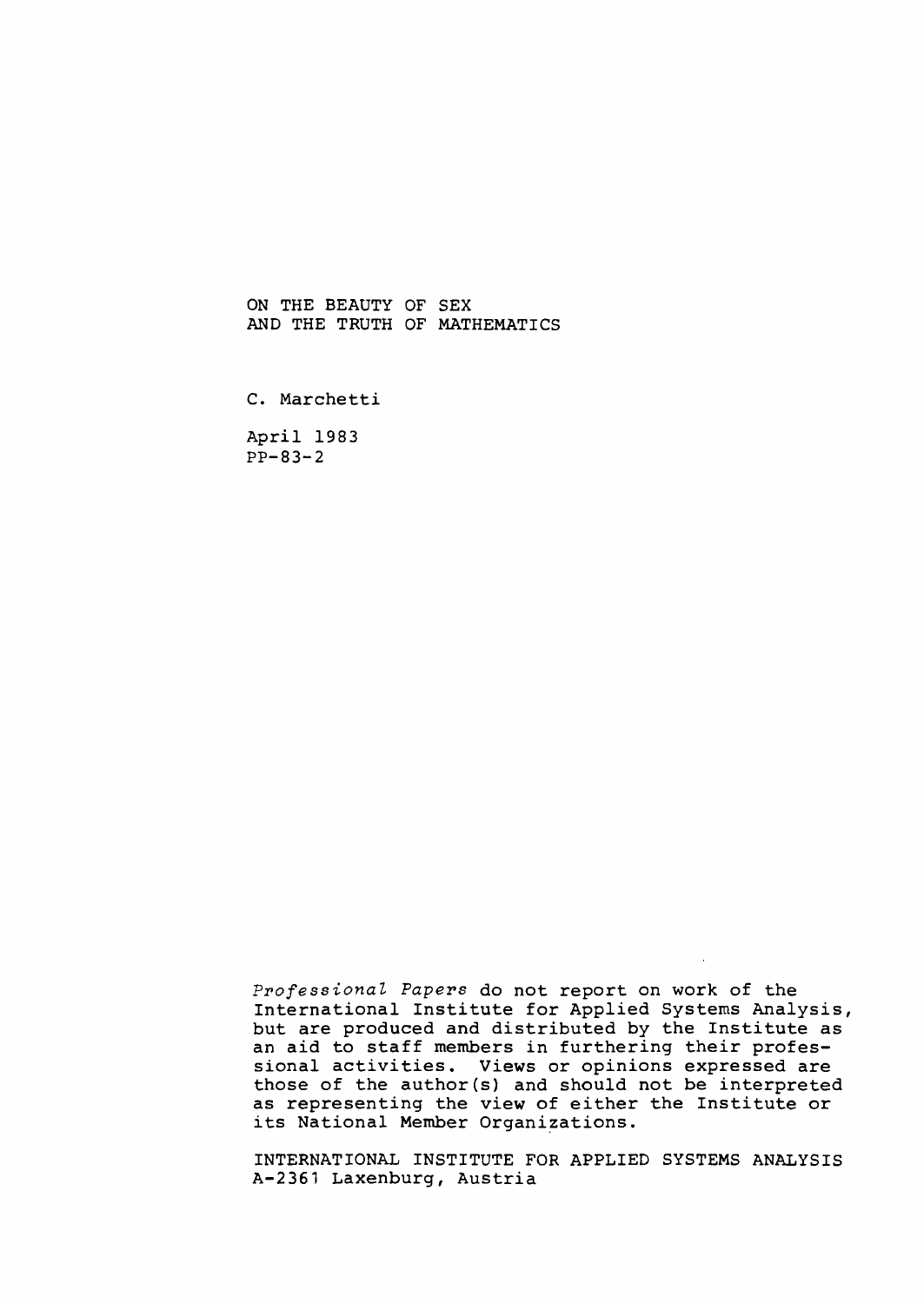$\label{eq:2.1} \frac{1}{\sqrt{2}}\left(\frac{1}{\sqrt{2}}\right)^{2} \left(\frac{1}{\sqrt{2}}\right)^{2} \left(\frac{1}{\sqrt{2}}\right)^{2} \left(\frac{1}{\sqrt{2}}\right)^{2} \left(\frac{1}{\sqrt{2}}\right)^{2} \left(\frac{1}{\sqrt{2}}\right)^{2} \left(\frac{1}{\sqrt{2}}\right)^{2} \left(\frac{1}{\sqrt{2}}\right)^{2} \left(\frac{1}{\sqrt{2}}\right)^{2} \left(\frac{1}{\sqrt{2}}\right)^{2} \left(\frac{1}{\sqrt{2}}\right)^{2} \left(\$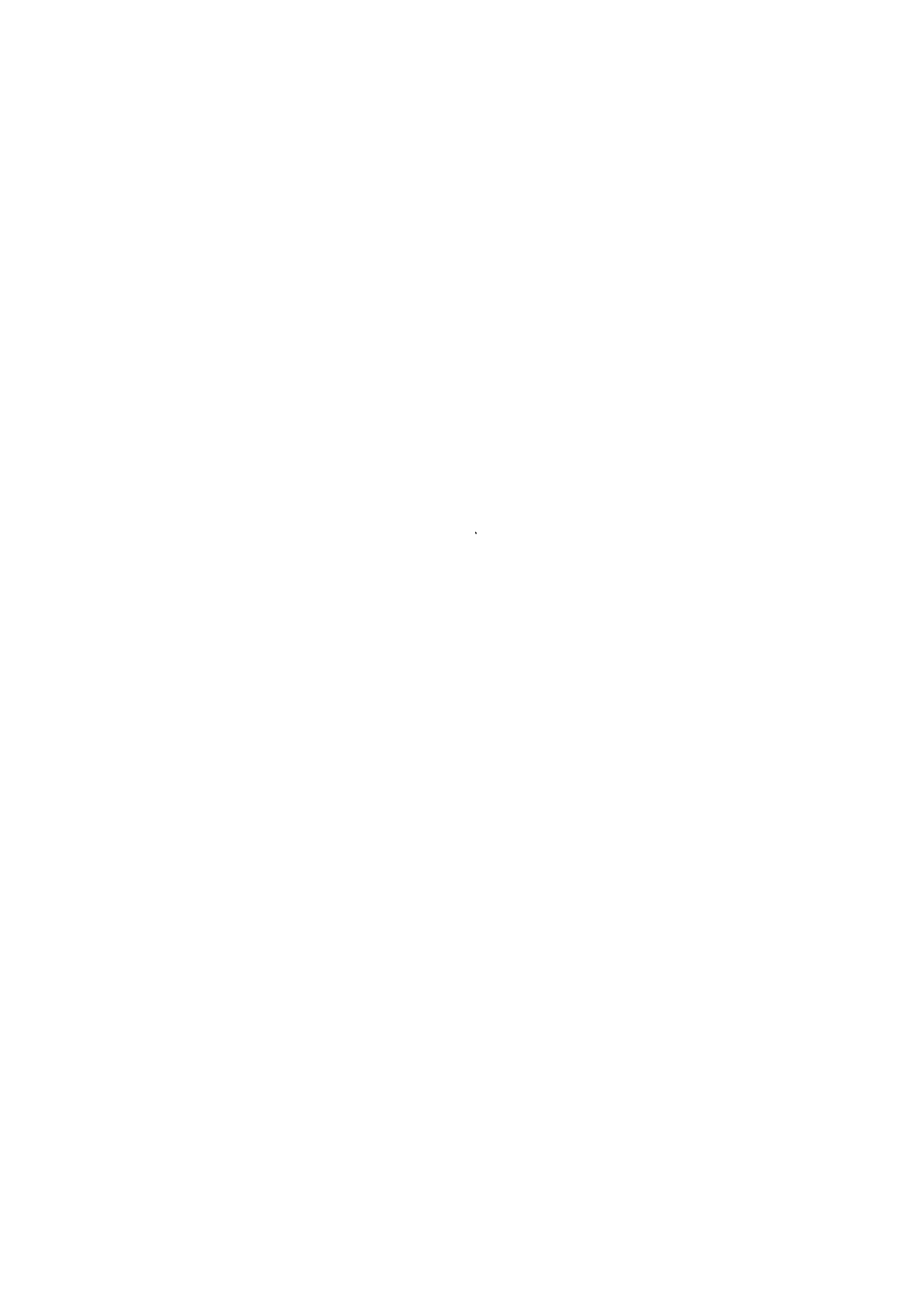## ON THE BEAUTY OF SEX AND THE TRUTH OF MATHEMATICS

Naive questions often call for sophisticated answers. Why flowers are beautiful always puzzled me. With the "why" I intend the philosophical quia, the deep cause or connection. Not the propter hoc, i.e. the actual contrivances through which that beauty is expressed.

Flowers are in fact vexillar structures to call the attention of pollinating insects. As many other things in the biological realm, they select for their efficiency, in <sup>a</sup> close loop with insect choices. Every mutation that will not match the efficiency rule will not be fixed and will fade out. During hundreds of million years of probing, every possible configuration has presumably been tested, so finally the flower could be considered as a kind of ectoplasm, a transcodification, of the physics, physiology, neurology, and value system of the insect. Why it should be the same for <sup>a</sup> biological object so far apart like me is obviously <sup>a</sup> most intriguing mistery.

Because flowers are so vastly different, as the insects serving them, the unifying concept must be quite abstract, like the value system mentioned above. With physics and chemistry sitting somewhere behind. The question can be formulated then, why <sup>a</sup> subset of my value system coincides with that of pollinatinq insects. Because my appreciation of flowers is intuitive and emotional, the coincidence must lie in the area of aesthetics.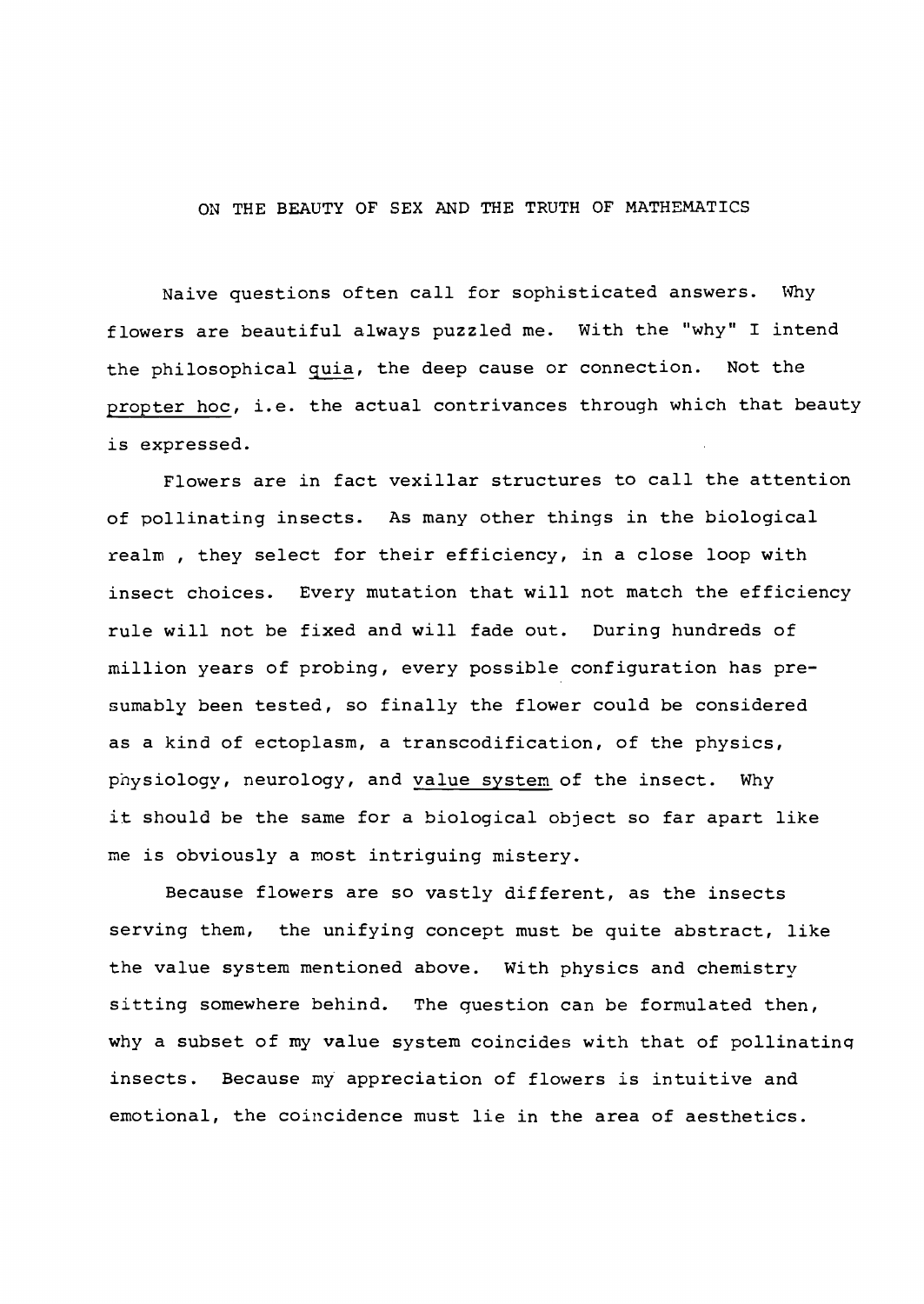This leads to <sup>a</sup> first suspicion of philosophical importance, that aesthetics must be somehow "objective". Perhaps not like physics and chemistry but somehow.

This question of objectivity kept me ponderinq for years, because it implied, like any other biological function, take e.g. the sense of smell, a process of mutation and selection in view of <sup>a</sup> final objective, that of survival if we want to draw the outer wrap. The problem was in fact to identify the level and context into which it actually operates. Heuristically, it should be <sup>a</sup> selective filter in information flow, and its generality suggests that it operates at <sup>a</sup> deep level. But where?

Some years ago I was studying the question of the advantages for a species to have sex. The question about what the advantages are is still debated (clades vs. clones) but advantages there must be if sex is so solidly entrenched in most of the biological realm to the point that even monocellular organisms developed tricks to transfer DNA from one another.

Right or not, my idea was that sex is <sup>a</sup> kind of language, spoken across a species, where genetic experiences from one reproductive line can be transferred to another one. Consequently, information gathering about favorable mutations becomes a species affair, and that increases enormously the rate at which <sup>a</sup> sexed species can evolve, by respect to one where information can be transferred only vertically, from father to son, so to speak. Furthermore, bits and pieces of this information can be scattered around into the species, creating <sup>a</sup> genetic pool, where it is kept fluid for recombination. This keeps the species flexible and resilient with relatively short time constants, even when generation times are many orders of magnitude larger than in monocellular organisms.

 $-2-$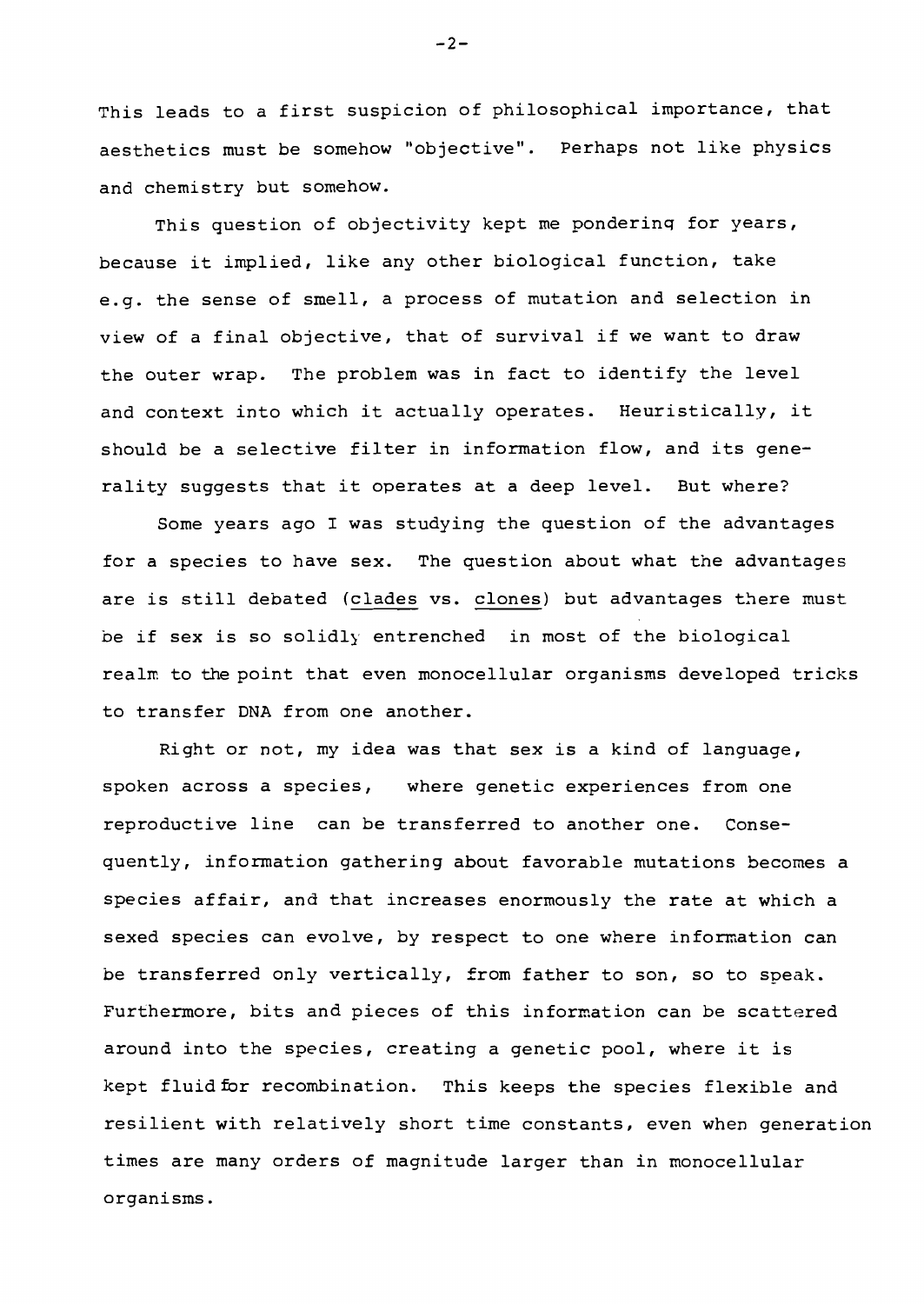As the technique of this swapping of information becomes more and more sophisticated along the evolutionary lines, <sup>I</sup> asked myself if the process of stochastic recombintion cannot itself be improved. We observe in fact that e.g. animals, from deer to fruit flies, seem to go through elaborate rituals just to avoid this stochasticity, presumably for good reasons. To keep an image from <sup>a</sup> precise example, the male fruit fly starts courting the female by standing eye to eye in front of it. The female then swings right and left, swift and aperiodic, and the male tries to follow. Only if it is able to sharp tune, it is accepted as <sup>a</sup> mate. Obviously the female checks the neuromuscular fitness of the partner as <sup>a</sup> criterion of choice. Perhaps only one of many.

<sup>A</sup> step forward can actually be imagined if we think <sup>a</sup> "value" can be attached to the mating partner, connected with the probability of success of the future offspring in the struggle for life. The process is made abstruse by the fact that the message has to be extracted by the observation of the partner, with no direct connection to the offspring still to come, and only <sup>a</sup> partial one to the environment into which it will move.

The criteria must then operate at <sup>a</sup> quite abstract and general level, let me say ethical, using an anthropomorphic concept. Or, by analogy with the choice of partners in humans, aesthetical.

If <sup>a</sup> certain mechanism of choice, even simple and crude, gives <sup>a</sup> selective advantage, if small, then it will become fixed. It will progressively expand and improve, as any other positive character. The choice is made at the brain level, and can be considered as an "instinctive" information processing.

The instinctive program has to be very subtle at least intrinsically, because it has to match somehow the great complexity of the external world, and also very "true". The way this is

 $-3-$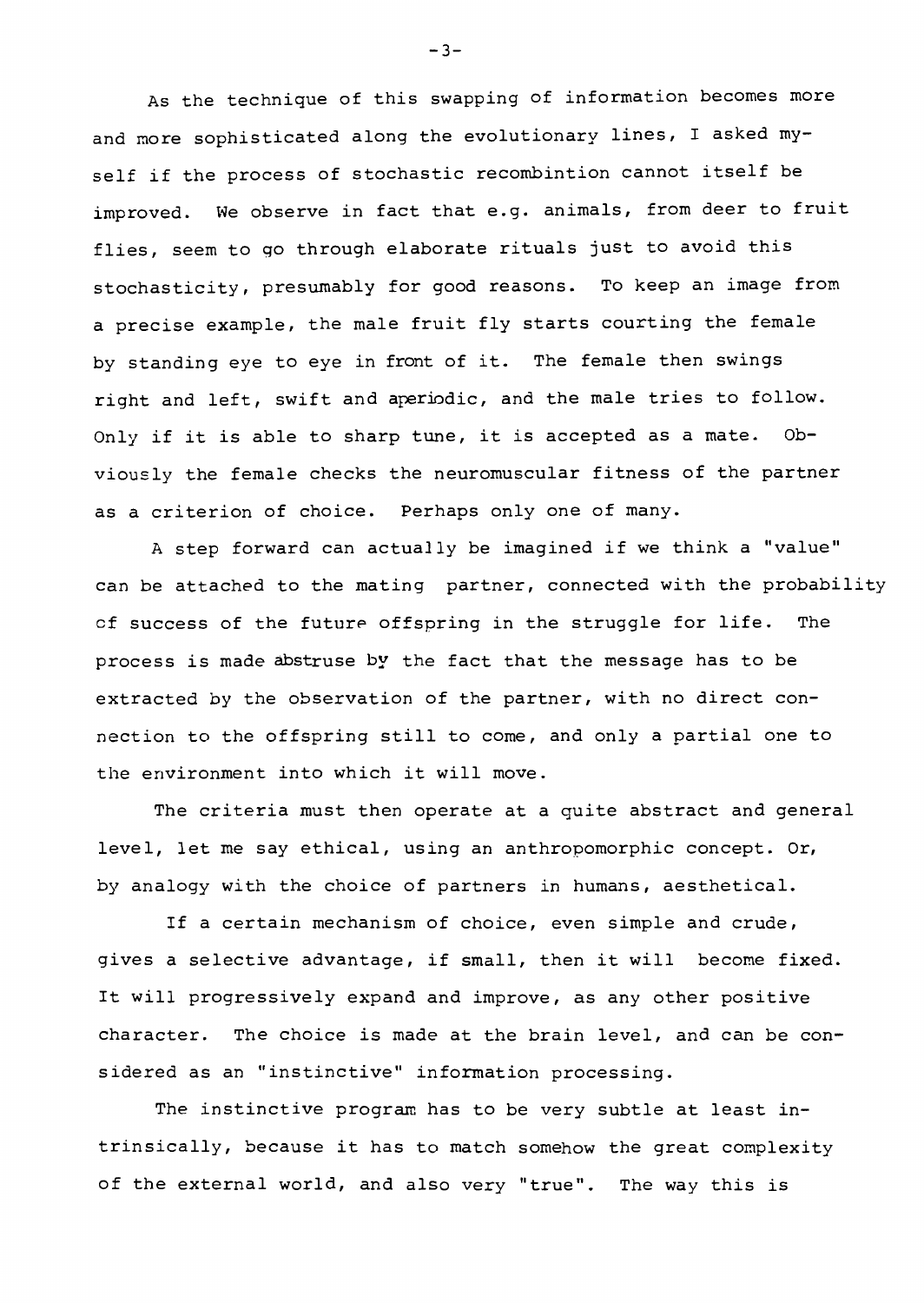insured is very simple. Signals are sent out and come back, filtered by offspring selection, insuring <sup>a</sup> progressive tuning between the signal generator and the filter. But the filter is the external world and so the generator progressively acquires a "knowledge" of universals, actualized in form of (instinctive) criteria of choice, i.e. of value tags.

The process is well imaged in <sup>a</sup> children's game, where each of two players drawsa war fleet on <sup>a</sup> grid of squares, and plays shooting at each other by naming coordinates. If <sup>a</sup> ship is hit, the feedback message is "hit". This yes or no, success or failure string of information, permits the reconstruction of the enemy fleet's consistence and distribution.

Tools tend to expand their niches, and the tooth so useful in crunching roots can occasionally crunch an enemy leg, or the hand so swift in grabbing branches can grab a screwdriver to fix <sup>a</sup> watch. The natural way to expand is to apply value tags to objects other than potential mates. After all we all float in the same world, and basic rules may be of general applicability. My outstretched statement here is that aesthetics and physics are much of the same thing.

To give some support to this naughty statement, <sup>I</sup> will take <sup>a</sup> couple of examples from our daily life. Mathematics is formally <sup>a</sup> logic game, where possible interactions between certain statements, the axioms, are constructed using certain rules, and called theorems. The process is relatively simple and can be computerized. However, when the theorems so generated are presented to a mathematician, his reaction will be one of bore. The theorems are correct, he will say, but they are trivial.

 $-4-$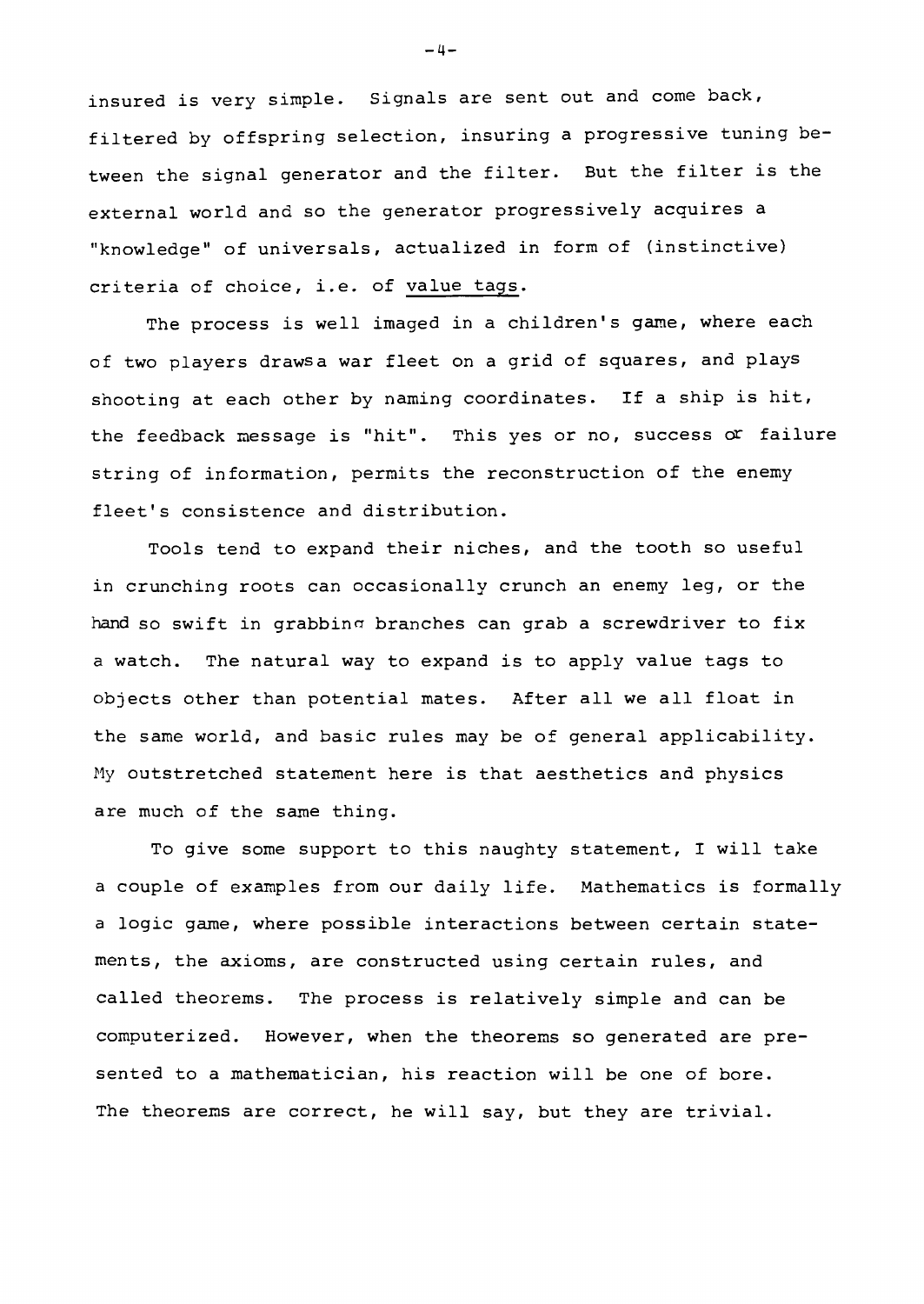Because they are correct, they are mathematically impeachable, but when he says trivial, he implies <sup>a</sup> value system external to the mathematical one. In other words, a mathematic provides a large grid of neutral statements, actually tautologies, to which the mathematician, for his own reasons, applies value tags. If one listens to creative mathematicians' talk, it is clear that the tagging machine is aesthetics.

If this point of view is accepted, <sup>a</sup> certain number of things start acquiring significance or finding an explanation. <sup>A</sup> mathematical statement is <sup>a</sup> tautology, and this occasionally bothers purists. But its value comes from the fact that it has been selected out of a sea of equivalent tautologies, and brought to life by implicitly stating that it belongs to the physical world. This is why, the mistery unveiled, mathematics is so efficient in describing the external world. It comes from there, and its fitness has been painfully checked and rechecked for eons.

If one trembles at such <sup>a</sup> complexity brought in through such <sup>a</sup> trivial game like the naval battle, parallel examples abound. Our body chemistry, and by the way that of <sup>a</sup> minute bacterium, is orders of magnitude more complex and subtle than anything man has been able to conceive. <sup>I</sup> did not say realize. And is operated with magic smoothness and perfection.

At this point we can go back to square one and observe that the chemistry of the insect has an ample intersection with ours, especially on basics. DNA is there, as ATP and many other things. So, an intersection in the value system for visuals should not be so disturbing. We live in the same physics. <sup>A</sup> curious and perhaps important observation is that when certain dull flowers were photographed in the spectral sensitivity region of their

-5-